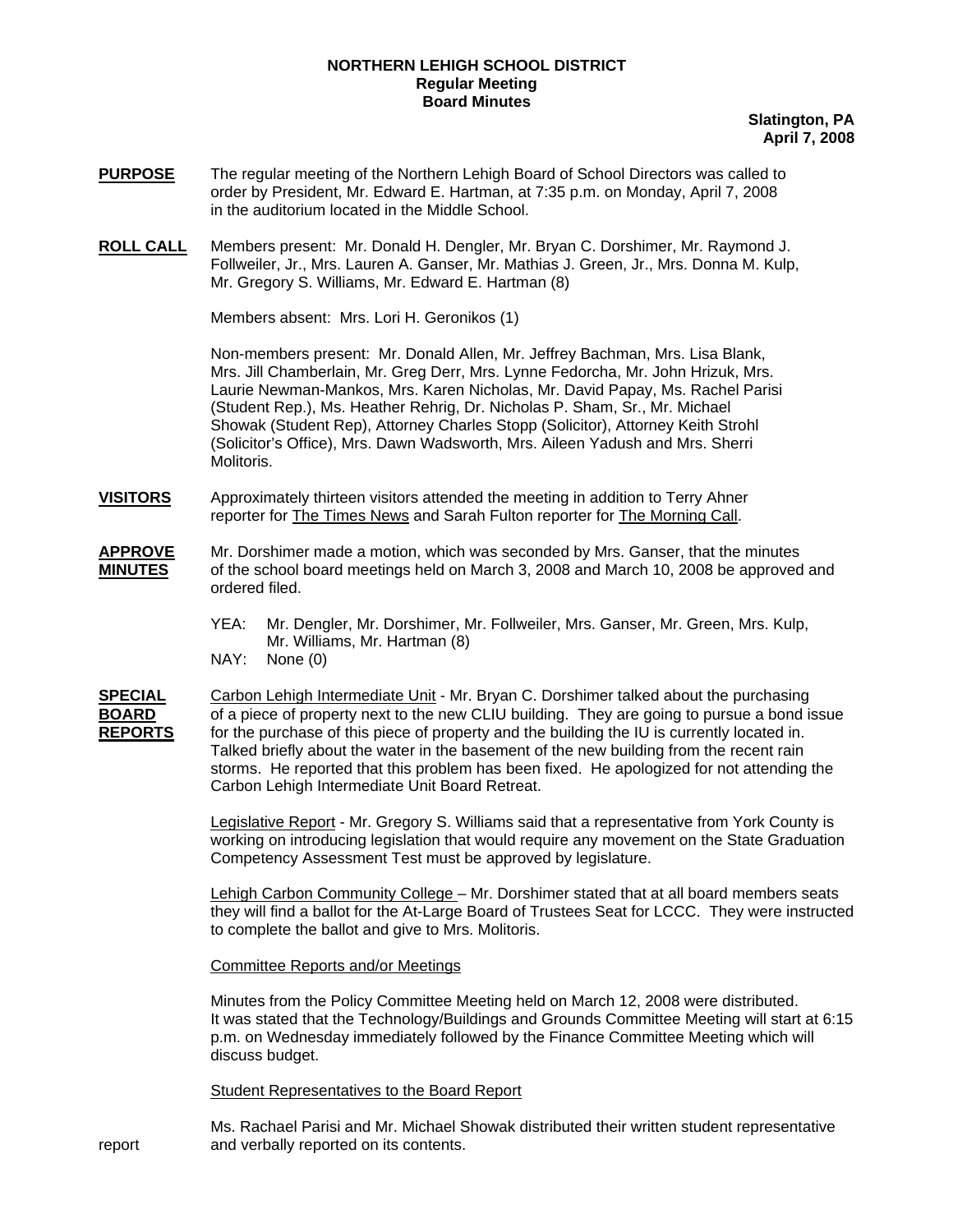|  | <b>Board Minutes</b> |
|--|----------------------|
|--|----------------------|

| <b>SPECIAL</b><br><b>BOARD</b><br><b>REPORTS</b>                             | Federal and Other Programs Update - Mrs. Lynne B. Fedorcha distributed her written report<br>and verbally reported on its contents which included submission of the Project 720 Grant for<br>2008-2009 and submission of the Pre-K Counts Grant for next school year. She reported on<br>students who participated in, and won awards at the Lehigh Valley Science & Engineering<br>Research Fair.                                                                                                                                                                                                                                                                                                                                                                     |  |  |
|------------------------------------------------------------------------------|------------------------------------------------------------------------------------------------------------------------------------------------------------------------------------------------------------------------------------------------------------------------------------------------------------------------------------------------------------------------------------------------------------------------------------------------------------------------------------------------------------------------------------------------------------------------------------------------------------------------------------------------------------------------------------------------------------------------------------------------------------------------|--|--|
| (cont.)                                                                      | Dr. Sham addressed the board with information on the Classrooms For the Future Grant. He<br>stated that administration will be addressing the Board with items that would be acquired if<br>we receive the grant but the Board should understand there will also be some costs to the<br>district that currently are not in next year's district budget. If the Board wishes to apply for the<br>grant, Dr. Sham is requesting that the Board give their approval this evening.                                                                                                                                                                                                                                                                                        |  |  |
| professional<br>the need for a<br>grant and<br>currently<br>district<br>data | Mrs. Fedorcha presented a video on 21 <sup>st</sup> Century Learning Skills. Mrs. Fedorcha outlined the<br>goals of the grant. Mr. Hrizuk outlined the computer/technology equipment that would be<br>purchased with the grant. Mrs. Fedorcha and Mrs. Yadush talked about the<br>development that teaching staff would be required to have with the grant and<br>full-time technology coach. Mrs. Yadush talked about the implementation of the<br>informed the board on information she was able to gather from other districts that<br>are receiving the Classrooms For the Future Grant. Lastly, Dr. Sham talked about<br>funds that would be needed to supplement the grant and also about a need for a<br>collection person in addition to the technology coach. |  |  |
|                                                                              | Mrs. Kulp asked if the extra funding that might be available from the state could be used to<br>offset some of the costs that the district would have with this grant?                                                                                                                                                                                                                                                                                                                                                                                                                                                                                                                                                                                                 |  |  |
|                                                                              | Dr. Sham thought he was pretty certain it could.                                                                                                                                                                                                                                                                                                                                                                                                                                                                                                                                                                                                                                                                                                                       |  |  |
| Classrooms<br>For The                                                        | Mrs. Ganser made a motion, which was seconded by Mr. Dengler, that administration not<br>move ahead with the Classrooms For the Future Grant.                                                                                                                                                                                                                                                                                                                                                                                                                                                                                                                                                                                                                          |  |  |
| <b>Future Grant</b>                                                          | There was more discussion between board members and administration about the grant.                                                                                                                                                                                                                                                                                                                                                                                                                                                                                                                                                                                                                                                                                    |  |  |
|                                                                              | <b>ROLL CALL:</b>                                                                                                                                                                                                                                                                                                                                                                                                                                                                                                                                                                                                                                                                                                                                                      |  |  |
|                                                                              | Yea:<br>Mr. Dengler, Mr. Follweiler, Mrs. Ganser, Mr. Williams (4)<br>Mr. Dorshimer, Mr. Green, Mrs. Kulp, Mr. Hartman (4)<br>Nay:                                                                                                                                                                                                                                                                                                                                                                                                                                                                                                                                                                                                                                     |  |  |
|                                                                              | Motion Defeated.                                                                                                                                                                                                                                                                                                                                                                                                                                                                                                                                                                                                                                                                                                                                                       |  |  |
|                                                                              | Superintendent's Report - Dr. Nicholas P. Sham, Sr.                                                                                                                                                                                                                                                                                                                                                                                                                                                                                                                                                                                                                                                                                                                    |  |  |
|                                                                              | Dr. Sham stated that he received an opinion from Attorney Stopp's office concerning the<br>research on whether the district could seek reimbursement from the state for additional travel<br>expenses endured by the district for the closure of The General Thomas R. Morgan Bridge.<br>Attorney Stopp's Office was unable to find any obvious avenues for reimbursement but it is<br>always possible that there may be some obscure chance for compensation that is yet to be<br>discovered. They are willing to research at a higher level but they feel it is unlikely that<br>additional efforts will yield any positive results.                                                                                                                                 |  |  |
|                                                                              | Dr. Sham informed the Board that Mr. Mathias J. Green and Mr. Bryan C. Dorshimer were<br>both recognized at the CLIU Board Retreat for their years of school board service. Mr. Green<br>received recognition for 30 years of service and Mr. Dorshimer received recognition for 15<br>years of service.                                                                                                                                                                                                                                                                                                                                                                                                                                                               |  |  |
|                                                                              | Dr. Sham stated that his working last day in the district would be June 9 <sup>th</sup> . He stated<br>that Mrs. Blank's last day will certainly be sooner than that. He further stated that the<br>district is going into budget season and within a few weeks will be without a business                                                                                                                                                                                                                                                                                                                                                                                                                                                                             |  |  |

district is going into budget season and within a few weeks will be without a business manager for budget discussions at board meetings. Therefore, he is recommending that the board hold two special meetings in the month of April for budget discussions. In doing this, by the end of April the Board will have come up with the final budget. In the beginning of May the preliminary budget will be passed but knowing this is the final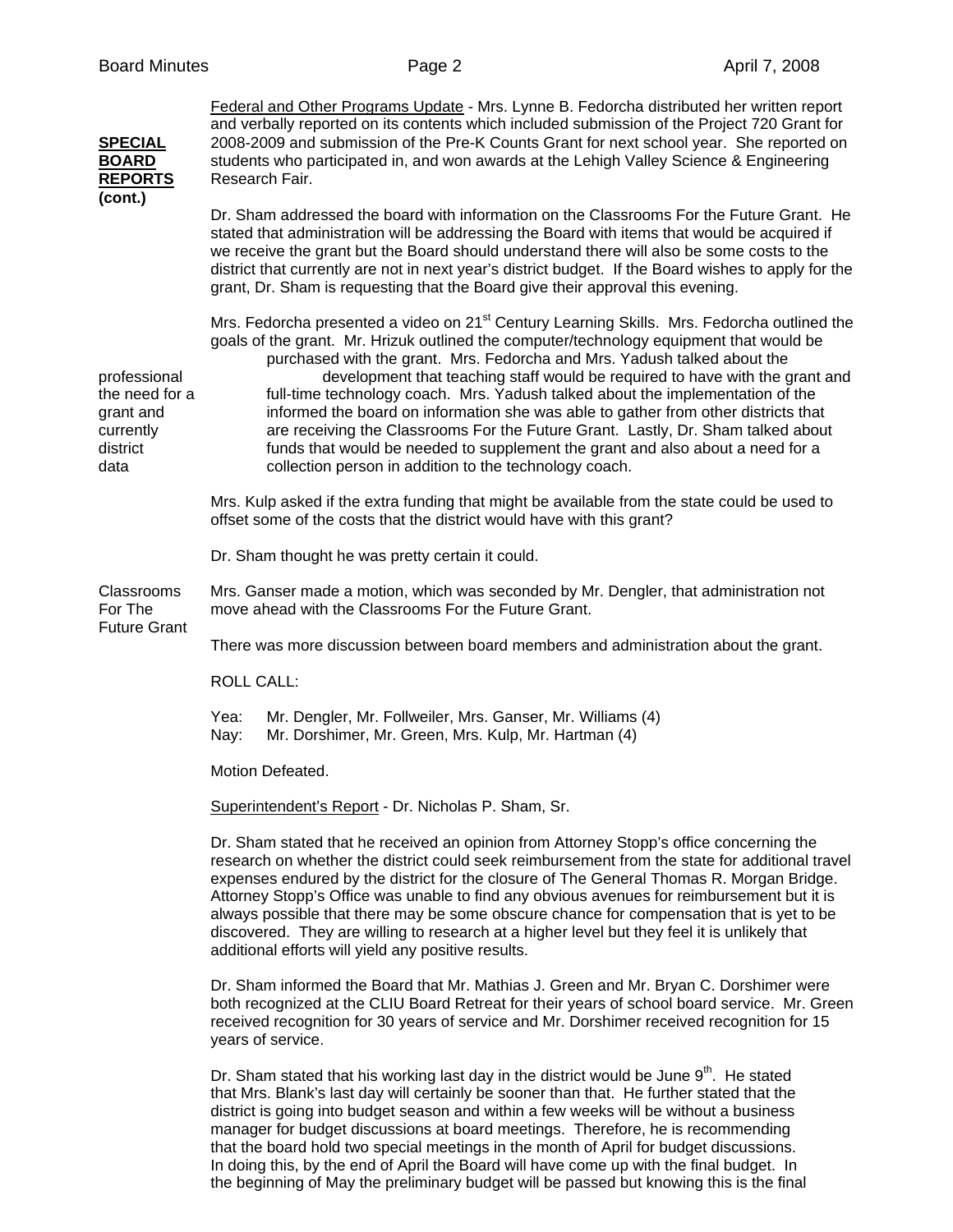| <b>SPECIAL</b><br><b>BOARD</b><br><b>REPORTS</b>      | budget because all the work has already been done in April. The final budget can be<br>approved at the first board meeting in June.<br>There was discussion between board members on which nights would work best for<br>them.                                                                                                                                                                                                                     |                                                                                                                                    |                              |  |  |
|-------------------------------------------------------|----------------------------------------------------------------------------------------------------------------------------------------------------------------------------------------------------------------------------------------------------------------------------------------------------------------------------------------------------------------------------------------------------------------------------------------------------|------------------------------------------------------------------------------------------------------------------------------------|------------------------------|--|--|
| (cont.)<br>Special Board<br>Meetings<br>April 28 & 30 | Mr. Follweiler made a motion, which was seconded by Mr. Dengler, that the Board of<br>Education holds two special board meetings on April 28 <sup>th</sup> and 30 <sup>th</sup> .                                                                                                                                                                                                                                                                  |                                                                                                                                    |                              |  |  |
|                                                       | YEA:<br>Mr. Williams, Mr. Hartman (8)<br>NAY:<br>None $(0)$                                                                                                                                                                                                                                                                                                                                                                                        | Mr. Dengler, Mr. Dorshimer, Mr. Follweiler, Mrs. Ganser, Mr. Green, Mrs. Kulp,                                                     |                              |  |  |
|                                                       | It was decided that the meetings will start at 6:30 p.m.                                                                                                                                                                                                                                                                                                                                                                                           |                                                                                                                                    |                              |  |  |
|                                                       | Board members questioned administration on the closing of the bridge and the impact<br>on busing. Mr. Derr stated that the contractor will be supplying two buses to bus the<br>student walkers from 2 <sup>nd</sup> and Main Streets to the high school/middle school before and<br>after school ever day until the pedestrian bridge is built. The expense for these buses<br>will be at the cost of the contractor and no cost to the district. |                                                                                                                                    |                              |  |  |
| Executive<br>Session                                  | An executive session was held at 7:00 p.m. in the middle school conference room to<br>discuss personnel issues.                                                                                                                                                                                                                                                                                                                                    |                                                                                                                                    |                              |  |  |
| <b>PERSONNEL</b>                                      | Mrs. Ganser made a motion, which was seconded by Mr. Dengler, that the Board of<br>Education approves the following personnel items:                                                                                                                                                                                                                                                                                                               |                                                                                                                                    |                              |  |  |
| Substitute<br>Non-<br>Instructional                   | Approve the following as a substitute aide for the 2007-2008 school year at the approved<br>2007-2008 Supplementary Personnel Salary Schedule substitute rate:                                                                                                                                                                                                                                                                                     |                                                                                                                                    |                              |  |  |
|                                                       | Maureen McCullion*<br>*Pending Verification of Clearances                                                                                                                                                                                                                                                                                                                                                                                          |                                                                                                                                    |                              |  |  |
|                                                       | Approve the following as a substitute cafeteria worker, custodian and aide for the 2007-2008<br>school year at the approved 2007-2008 Supplementary Personnel Salary Schedule substitute<br>rates:                                                                                                                                                                                                                                                 |                                                                                                                                    |                              |  |  |
|                                                       | Dianna Stettler                                                                                                                                                                                                                                                                                                                                                                                                                                    |                                                                                                                                    |                              |  |  |
| Guidance<br>Summer<br>Per Diem<br>Work                | schools:                                                                                                                                                                                                                                                                                                                                                                                                                                           | Authorize per diem guidance counselor work during the summer months for the following                                              |                              |  |  |
|                                                       | Middle School Guidance                                                                                                                                                                                                                                                                                                                                                                                                                             | Maximum 15 days Total (Paul Leonzi)<br>High School Guidance Maximum 45 days Total (Michael Anderson, Mary Smith,<br>Sheila Lanshe) |                              |  |  |
| Resignations/<br>Retirement                           | Accept the resignation of Jane E. Kutney from her position as 2 <sup>nd</sup> Grade Teacher at Peters<br>Elementary, effective June 30, 2008. At this time she will begin her retirement form the<br>Northern Lehigh School District after 30 years of service.                                                                                                                                                                                    |                                                                                                                                    |                              |  |  |
| Rescind<br>Co-Curricular<br>Appointment<br>2007-2008  | Hassan Mouahhid                                                                                                                                                                                                                                                                                                                                                                                                                                    | Assistant Varsity Girl's Soccer Coach                                                                                              | \$2,627.52                   |  |  |
| Co-Curricular<br>Appointments<br>2007-2008            | Approve the hiring of Hassan Mouahhid and Candice Longworth as Assistant Varsity Girl's<br>Soccer Coaches for the 2007-2008 season. Mr. Mouahhid and Mrs. Longworth will share the<br>\$2,627.52 assistant coach stipend based on service time.                                                                                                                                                                                                    |                                                                                                                                    |                              |  |  |
| Co-Curricular<br>Appointments                         | Carleen Binder<br><b>Christopher Barnes</b>                                                                                                                                                                                                                                                                                                                                                                                                        | <b>Elementary Scholastics Advisor</b><br>Middle School Newspaper Advisor                                                           | \$<br>418.14<br>437.43<br>\$ |  |  |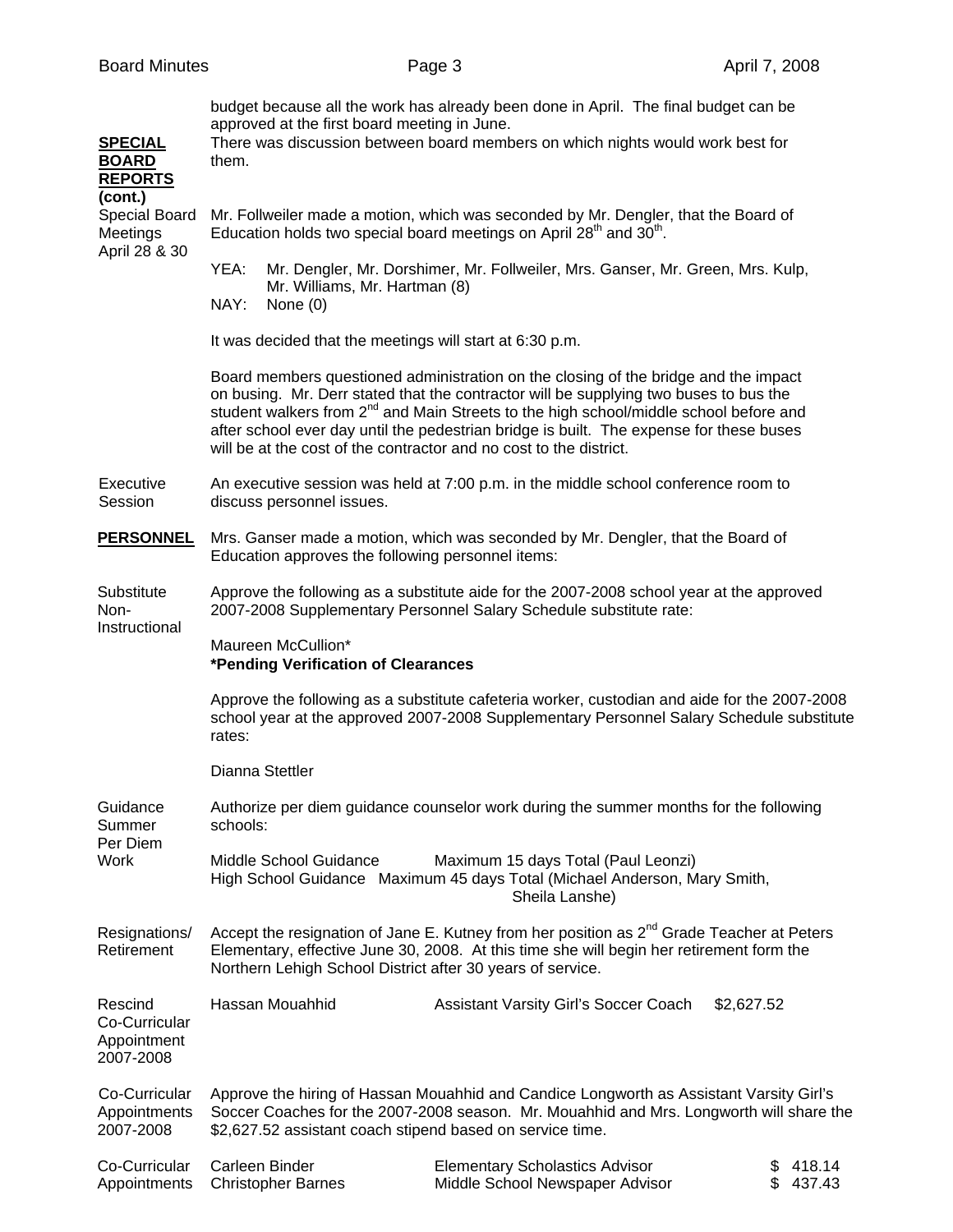| <b>Board Minutes</b>                                                    |                                                                                                                                                                                                                                                                                                                                                                                                                                                                                                                           |                                                         | Page 4                                                                                                                                                                                                                                                                 | April 7, 2008 |  |
|-------------------------------------------------------------------------|---------------------------------------------------------------------------------------------------------------------------------------------------------------------------------------------------------------------------------------------------------------------------------------------------------------------------------------------------------------------------------------------------------------------------------------------------------------------------------------------------------------------------|---------------------------------------------------------|------------------------------------------------------------------------------------------------------------------------------------------------------------------------------------------------------------------------------------------------------------------------|---------------|--|
| 2008-2009<br><b>PERSONNEL</b>                                           | Amy Zeiser                                                                                                                                                                                                                                                                                                                                                                                                                                                                                                                | Kristine Skinker                                        | <b>ACE Advisor</b><br>Middle School Student Council Advisor \$1,195.43                                                                                                                                                                                                 | 418.14<br>S.  |  |
| (cont.)<br>Unpaid<br>Slatington<br>Volunteers                           | Approve the following unpaid volunteer aides in the Peters Elementary School and/or                                                                                                                                                                                                                                                                                                                                                                                                                                       |                                                         |                                                                                                                                                                                                                                                                        |               |  |
|                                                                         | Elementary School for the 2007-2008 school year:                                                                                                                                                                                                                                                                                                                                                                                                                                                                          |                                                         |                                                                                                                                                                                                                                                                        |               |  |
|                                                                         | Christopher Bennett*<br>Erika Sieber*<br>Barbara Rejician<br>*Pending Verification of Clearances                                                                                                                                                                                                                                                                                                                                                                                                                          |                                                         |                                                                                                                                                                                                                                                                        |               |  |
| Unpaid<br>Leave of<br>Absence<br>T. Weaber<br>Education                 | Approve the request of Timothy Weaver, Slatington Elementary teacher, to take an unpaid<br>leave of absence on April 30, 2008. He will be using this day in conjunction with 2 personal<br>days on April 28 & 29 to attend a church conference. His request will not be considered a<br>precedent for future requests per correspondence received from the Northern Lehigh<br>Association.                                                                                                                                |                                                         |                                                                                                                                                                                                                                                                        |               |  |
| C. Check                                                                |                                                                                                                                                                                                                                                                                                                                                                                                                                                                                                                           |                                                         | Approve the request of Connie Check, high school cafeteria worker, to take a 3 day unpaid<br>leave from April 21-23, 2008. She will be traveling on vacation with her family.                                                                                          |               |  |
|                                                                         | YEA:<br>NAY:                                                                                                                                                                                                                                                                                                                                                                                                                                                                                                              | Mr. Williams, Mr. Hartman (8)<br>None $(0)$             | Mr. Dengler, Mr. Dorshimer, Mr. Follweiler, Mrs. Ganser, Mr. Green, Mrs. Kulp,                                                                                                                                                                                         |               |  |
| <b>CONFER-</b><br><b>ENCES</b>                                          |                                                                                                                                                                                                                                                                                                                                                                                                                                                                                                                           | Education approves the following conference item:       | Mr. Dorshimer made a motion, which was seconded by Mr. Williams, that the Board of                                                                                                                                                                                     |               |  |
|                                                                         |                                                                                                                                                                                                                                                                                                                                                                                                                                                                                                                           |                                                         | Jill Chamberlain - 2008 Keeping Our Children Safe: Strategies for Schools and Communities -<br>May 5-7, 2008 - Harrisburg, PA - Lodging: \$409.62, Travel: \$112.00, Meals: \$60.00 - Total<br>Approximate Cost: \$581.62 - Funding: Safe and Drug Free Schools Budget |               |  |
|                                                                         | YEA:<br>NAY:                                                                                                                                                                                                                                                                                                                                                                                                                                                                                                              | Mr. Williams, Mr. Hartman (8)<br>None $(0)$             | Mr. Dengler, Mr. Dorshimer, Mr. Follweiler, Mrs. Ganser, Mr. Green, Mrs. Kulp,                                                                                                                                                                                         |               |  |
| <b>POLICY</b>                                                           | Mrs. Ganser made a motion, which was seconded by Mr. Williams, that the Board of Education<br>approves the following policy items:                                                                                                                                                                                                                                                                                                                                                                                        |                                                         |                                                                                                                                                                                                                                                                        |               |  |
| Agreement<br>Of<br>#912.<br>Sponsorship                                 |                                                                                                                                                                                                                                                                                                                                                                                                                                                                                                                           |                                                         | Approve the Agreement of Sponsorship To Attend Another Pennsylvania Community<br>College for Chad Wasilkowski, in accordance with the guidelines established under Policy                                                                                              |               |  |
|                                                                         |                                                                                                                                                                                                                                                                                                                                                                                                                                                                                                                           | pursue his course of study in the Architecture Program. | Beginning in the Fall of 2008 he will be a fulltime student at Northampton Community College to                                                                                                                                                                        |               |  |
| Re-<br>Instatement<br>of Slatington<br>Elementary<br>Step/Dance<br>Team | Approve the request of the Slatington Elementary administration to re-instate a Step/Dance<br>Team in the Slatington Elementary School. This club will teach students cooperation, higher<br>level of self-esteem, confidence, organization skills, leadership/mentoring skills, friendship and<br>physical health benefits through association with physical activity. There will be no cost<br>to the district to conduct this club. Due to the lack of an advisor the Step/Dance Team was<br>canceled a few years ago. |                                                         |                                                                                                                                                                                                                                                                        |               |  |
| <b>Field Trip</b>                                                       |                                                                                                                                                                                                                                                                                                                                                                                                                                                                                                                           |                                                         | Biology 1A Students - High School - State Philadelphia Zoo, Philadelphia, PA - May 20, 2008<br>Funded by student's and school district budget                                                                                                                          |               |  |
| Funded                                                                  |                                                                                                                                                                                                                                                                                                                                                                                                                                                                                                                           |                                                         | National Honor Society - High School - Spamalot, New York City, NY - May 24, 2008 -<br>by National Honor Society Students                                                                                                                                              |               |  |
|                                                                         | YEA:                                                                                                                                                                                                                                                                                                                                                                                                                                                                                                                      | Mr. Williams, Mr. Hartman (8)                           | Mr. Dengler, Mr. Dorshimer, Mr. Follweiler, Mrs. Ganser, Mr. Green, Mrs. Kulp,                                                                                                                                                                                         |               |  |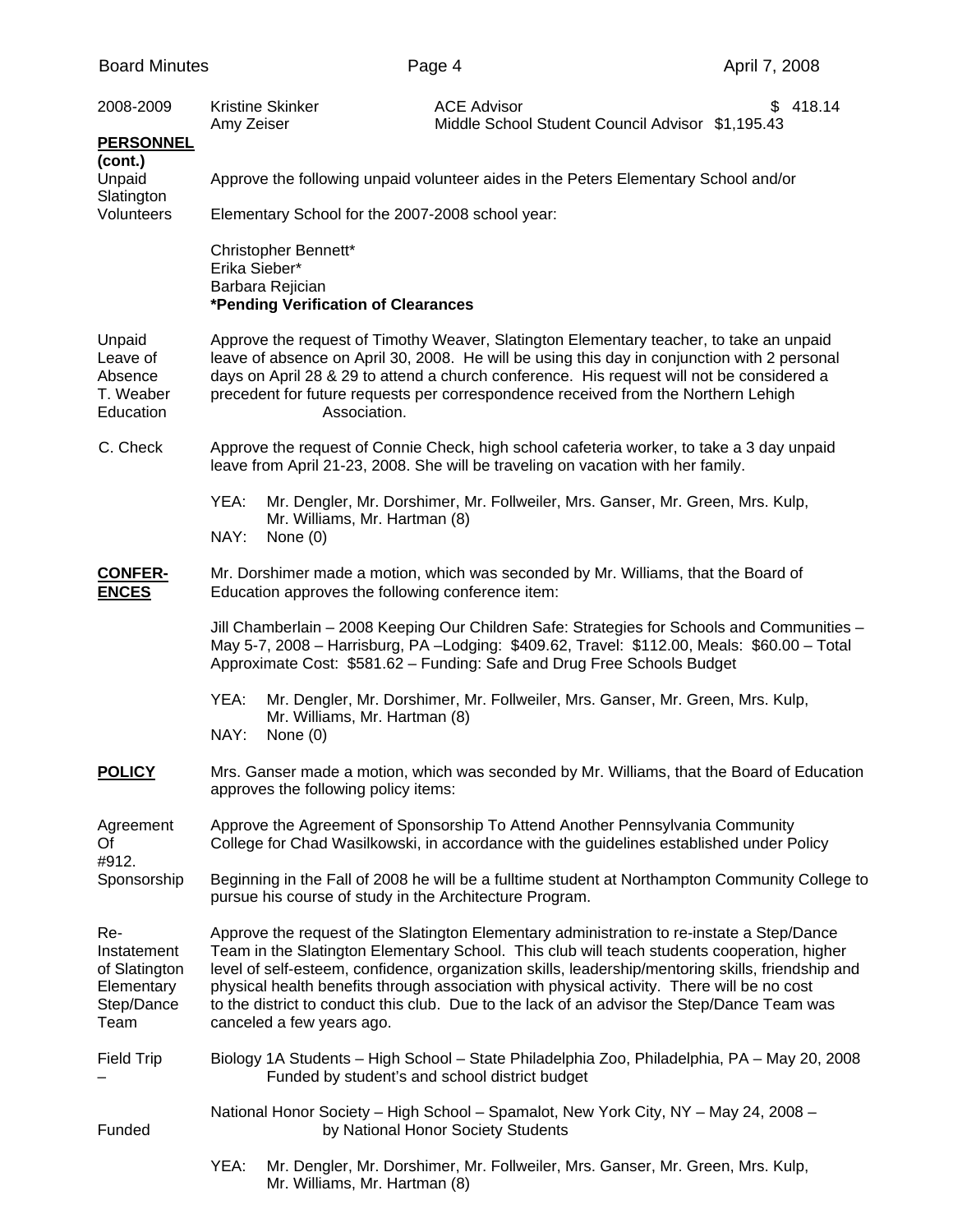NAY: None (0)

| <b>CURRIC-</b><br><b>ULUM AND</b><br><b>INSTRUC-</b><br><b>TION</b> | Mrs. Ganser made a motion, which was seconded by Mr. Follweiler, that the Board of<br>Education approves the following curriculum and instruction items:                                                                                                                                                                                      |  |  |
|---------------------------------------------------------------------|-----------------------------------------------------------------------------------------------------------------------------------------------------------------------------------------------------------------------------------------------------------------------------------------------------------------------------------------------|--|--|
| Contract<br>NLSD &<br><b>BCIU #22</b>                               | Approve to authorize proper official to ratify a contractual agreement between the Northern<br>Lehigh School District and Bucks County Intermediate Unit #22 for the purpose of furnishing<br>special educational services for the 2007-2008 school year.                                                                                     |  |  |
| Bethesda<br>Day<br>Treatment<br>Center                              | Approve to authorize proper officials to enter into an agreement between the Northern Lehigh<br>School District and the Bethesda Day Treatment Center for the purpose of furnishing<br>educational services for disruptive students for the 2008-2009 school year.                                                                            |  |  |
|                                                                     | Mr. Dengler, Mr. Dorshimer, Mr. Follweiler, Mrs. Ganser, Mr. Green, Mrs. Kulp,<br>YEA:<br>Mr. Williams, Mr. Hartman (8)<br>NAY:<br>None $(0)$                                                                                                                                                                                                 |  |  |
| <b>OLD</b><br><b>BUSINESS</b>                                       | Mrs. Kulp asked if we are using the telephone notification system yet?<br>Mr. Hrizuk stated that the student data is loaded and we have training on April 17 <sup>th</sup> .                                                                                                                                                                  |  |  |
| others                                                              | Mr. Dorshimer stated that at the last meeting the NLYAA was exonerated from paying invoices<br>and he wanted to know the cost of that? He also wanted to know the cost allowing all the<br>to get the reduced rate.                                                                                                                           |  |  |
| <b>FINANCIAL</b>                                                    | Mr. Dorshimer made a motion, which was seconded by Mrs. Ganser, that the Board of<br>Education approves the following financial items:                                                                                                                                                                                                        |  |  |
| Cash Mngt<br>Portfolio                                              | Approve the Arthurs Lestrange Cash Management Portfolio for the months of February 2008.                                                                                                                                                                                                                                                      |  |  |
| <b>Budgetary</b><br>Transfer                                        | Approve the list of budgetary transfers for the 2007-2008 school year as presented.                                                                                                                                                                                                                                                           |  |  |
|                                                                     | YEA:<br>Mr. Dengler, Mr. Dorshimer, Mr. Follweiler, Mrs. Ganser, Mr. Green, Mrs. Kulp,<br>Mr. Williams, Mr. Hartman (8)<br>NAY:<br>None $(0)$                                                                                                                                                                                                 |  |  |
| <b>INFOR-</b><br><b>MATION</b>                                      | Minutes of the Lehigh Career and Technical Institute Joint Operating Committee Meeting held<br>on February 27, 2008 and the LCTI Director's Report for March 2008 were distributed.                                                                                                                                                           |  |  |
|                                                                     | Minutes of the Lehigh Carbon Community College Board of Trustees meeting held on March 6,<br>2008 were distributed.                                                                                                                                                                                                                           |  |  |
| February                                                            | Minutes of the Carbon Lehigh Intermediate Unit 21 Board of Directors meeting held on<br>18, 2008 were distributed.                                                                                                                                                                                                                            |  |  |
| <b>RECOG-</b><br><b>NITION OF</b><br><b>GUESTS</b>                  | Lori Berger - Slatington Borough addressed the board with concerns of her child being<br>bullied at the middle school and wants to know what the district is doing about stopping this.<br>She would like to set up a meeting with herself, her daughter, the parent's of the students<br>that are bullying her daughter and those student's. |  |  |
|                                                                     | Dr. Sham said that Mrs. Chamberlain will organize a meeting and Mr. Papay and Mrs.<br>Chamberlain will facilitate the meeting.                                                                                                                                                                                                                |  |  |
|                                                                     | Beth Corwin - Slatington Borough addressed the board with concerns of her child being bullied<br>at Slatington Elementary.                                                                                                                                                                                                                    |  |  |